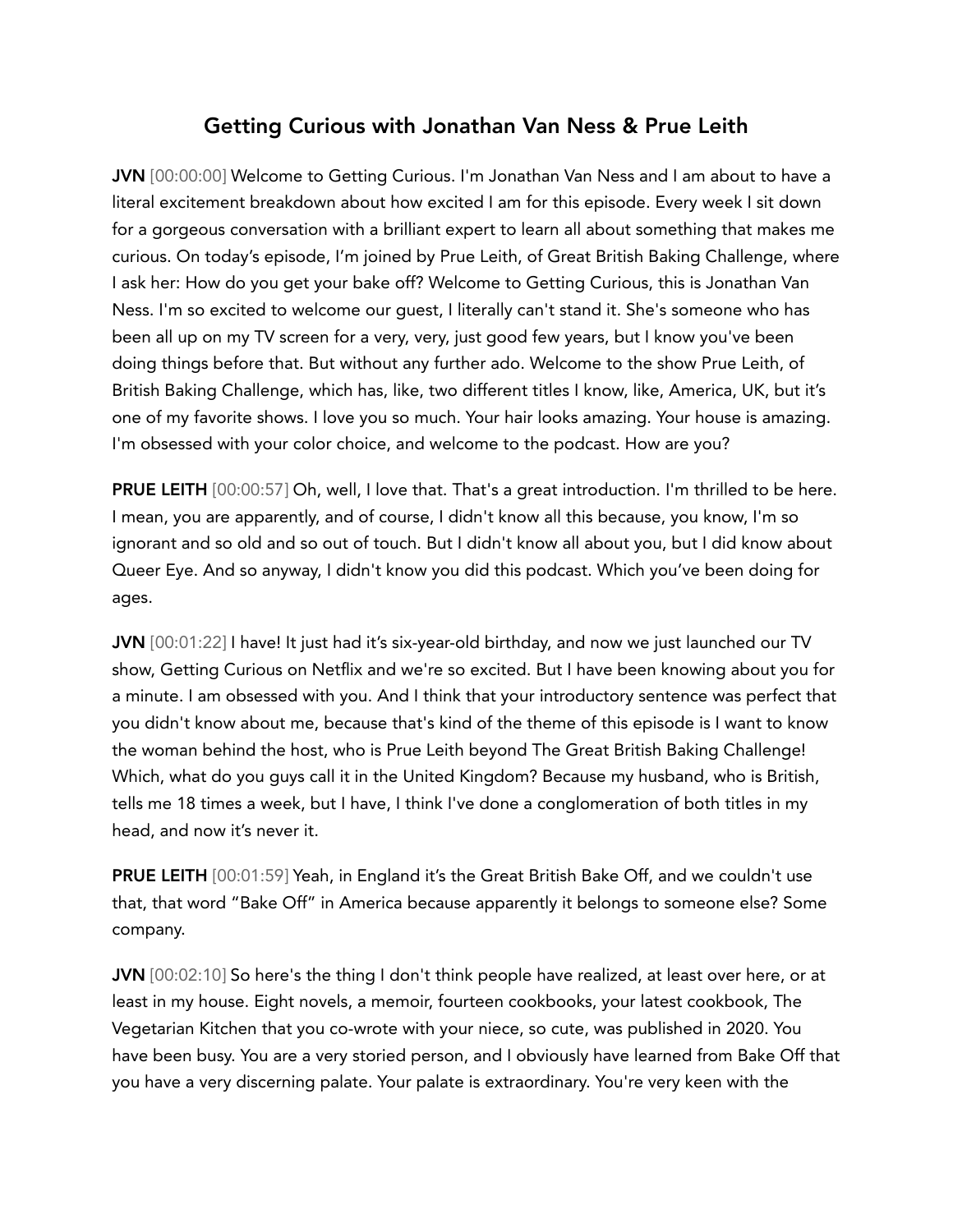tastes. And also sidebar, and you guys can't see this on the podcast. But this room that you're in, what is this your office at home?

PRUE LEITH [00:02:47] Yeah, no, this is my office. Yeah.

**JVN** [00:02:49] It is so chic. The colors are gorgeous.

**PRUE LEITH** [00:02:53] It's nice, isn't it? [CROSSTALK] You see the chandelier. Can you see the chandelier?

JVN [00:02:57] Yes, yes, it's gorgeous.

PRUE LEITH [00:02:58] It was a rather pompous big chandelier. But I thought it looked too pompous. So I hung lots of extra necklaces because I collect necklaces. So it's, it's behung, festooned with necklaces and teacups because I collect teacups. Antique teacups, so it's full of teacups.

JVN [00:03:18] Have you always been obsessed with teacups?

PRUE LEITH [00:03:21] I've always, I've always loved tea cups, little old fashioned ones. And we use them for coffee after dinner, if we use them at all. But mostly they end up like that, up in a chandelier.

JVN [00:03:33] Do you know, like the oldest or, like, most storied teacup in your collection? Do you have, like, some teacup that's, like, "Oh, this one's from the 15th century and was actually used in Queen Anne's cousin's something."

PRUE LEITH [00:03:46] No, I'm not that kind of collector. I just, I just like junk, junk shops, and when I see them, I buy them and I have a sort of mental thing that I won't spend more than about 10 pounds on it. You usually get what's called a trio, a cup, saucer, and a plate. And it, and I don't want to have, I don't care about the saucer or the plate so much, but I buy the teacups and some of them are about 200 years old, I suppose, and they're very beautiful. And you know, they've got, some of them have got gold inside and then they're lovely.

JVN [00:04:18] I wonder if there's, like, someone who's obsessed with tea saucers and who has, like, a bunch of the matches of your tea cups, like, and you have, like, the most matched opposing collections.

PRUE LEITH [00:04:28] We could have a swap.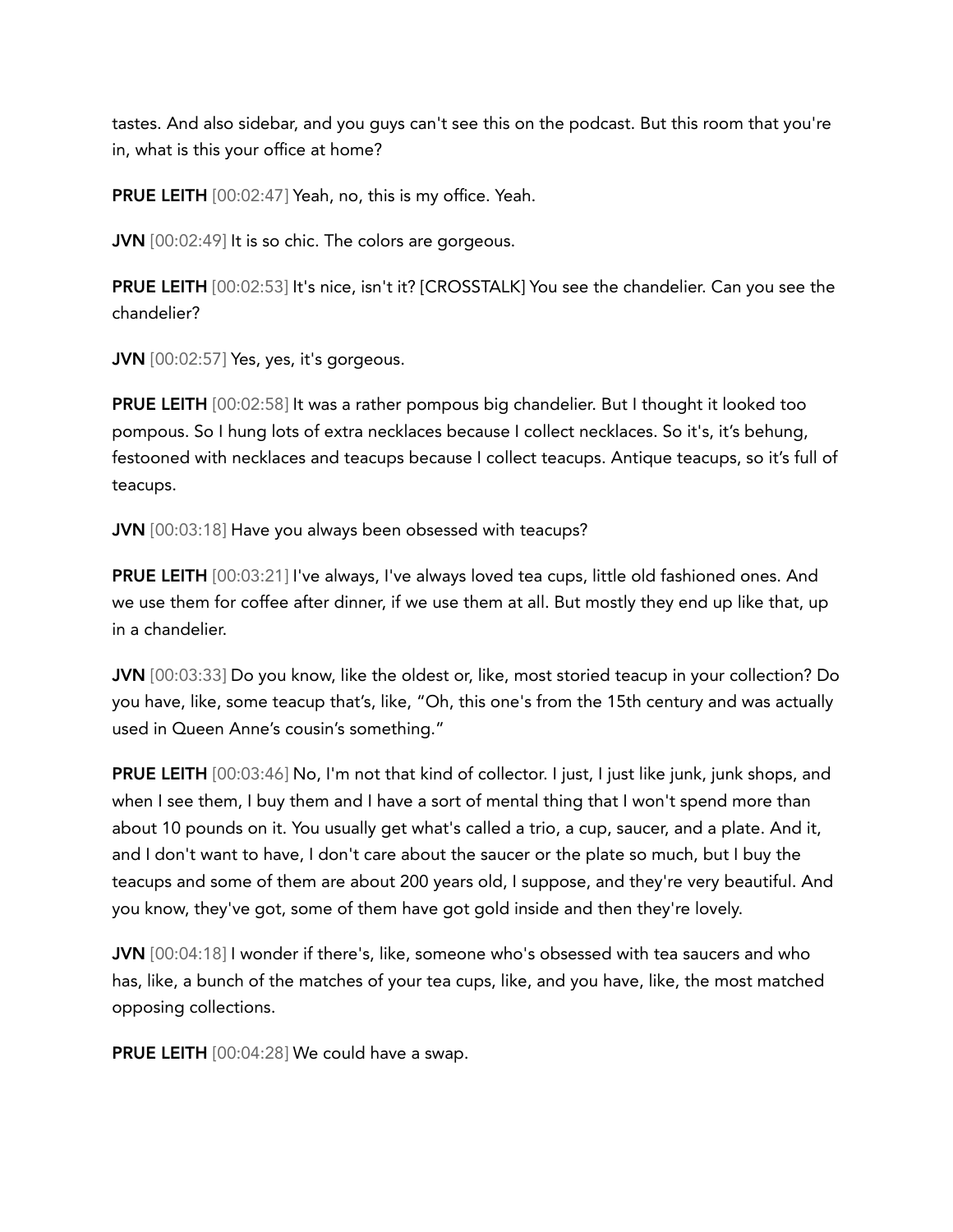JVN [00:04:30] If anyone's listening to this and you know a tea saucer person, let us know. Can you tell us, like, you're minding your own business, and you realize that you're into cooking and food when?

PRUE LEITH [00:04:43] Well, I didn't realize about food. I mean, I was always greedy. You know, as a child, I was greedy. And you know, I think you wouldn't end up a good cook if you didn't love eating food. But I didn't really fall in love with cooking until I got to Paris because I didn't cook as a child. But when I got to Paris as a student, I suddenly realized that, you know, that people took real care about cooking and that the woman I worked for because I was an au pair, she used to make the children the supper in the evening, and she took so much trouble over it and used always fresh ingredients and took trouble about where she bought all her produce. And so I started to get interested and that was the beginning. And then I went to a cookery school. And then I started my own business.

JVN [00:05:30] So you go to France, you go to Paris and you end up at, I hope I don't say this like a sil sil who doesn't speak French? But you end up at Le Cordon Bleu, which is, like, right now how we say it, right?

PRUE LEITH [00:05:42] You say Le Cordon Bleu? Well, that's good enough. And I never went to the French Cordon Bleu. I went to the English one because I couldn't afford the French one. So I came to England and, and I went to, I did the advanced course of Cordon Bleu and I slightly had to bluff my way in because I wanted to do the advanced course because I wanted to get on and cook for my living. And I felt I hadn't got a whole year to spare. And I didn't have the money for a whole year. So I, I went to see them and I said, "Can I join the advanced course?" And they said, "You can't come to do the advanced course unless you've already done our beginners and intermediate one. Or unless you worked in a restaurant." And I said, "Oh, well, I have worked in a restaurant," which was true because I'd worked in a restaurant in Paris. What I hadn't told them was that I didn't do any cooking. I was, you know, I was washing up, and moving plates around, and I didn't do any, I wasn't allowed to cook.

JVN [00:06:45 But you were around the culture, so you probably picked up a few tips and tricks.

**PRUE LEITH** [00:06:50] I was being economical with the truth. So I got in, and then, and I loved it, and it was a very good course. And I did that for three months, only three months, and then I started my own catering company.

JVN [00:07:04] What was the thing, like, for me when I went to hair school, the thing that made me, like, take a mannequin head, like, off the holder and, like, want to open the window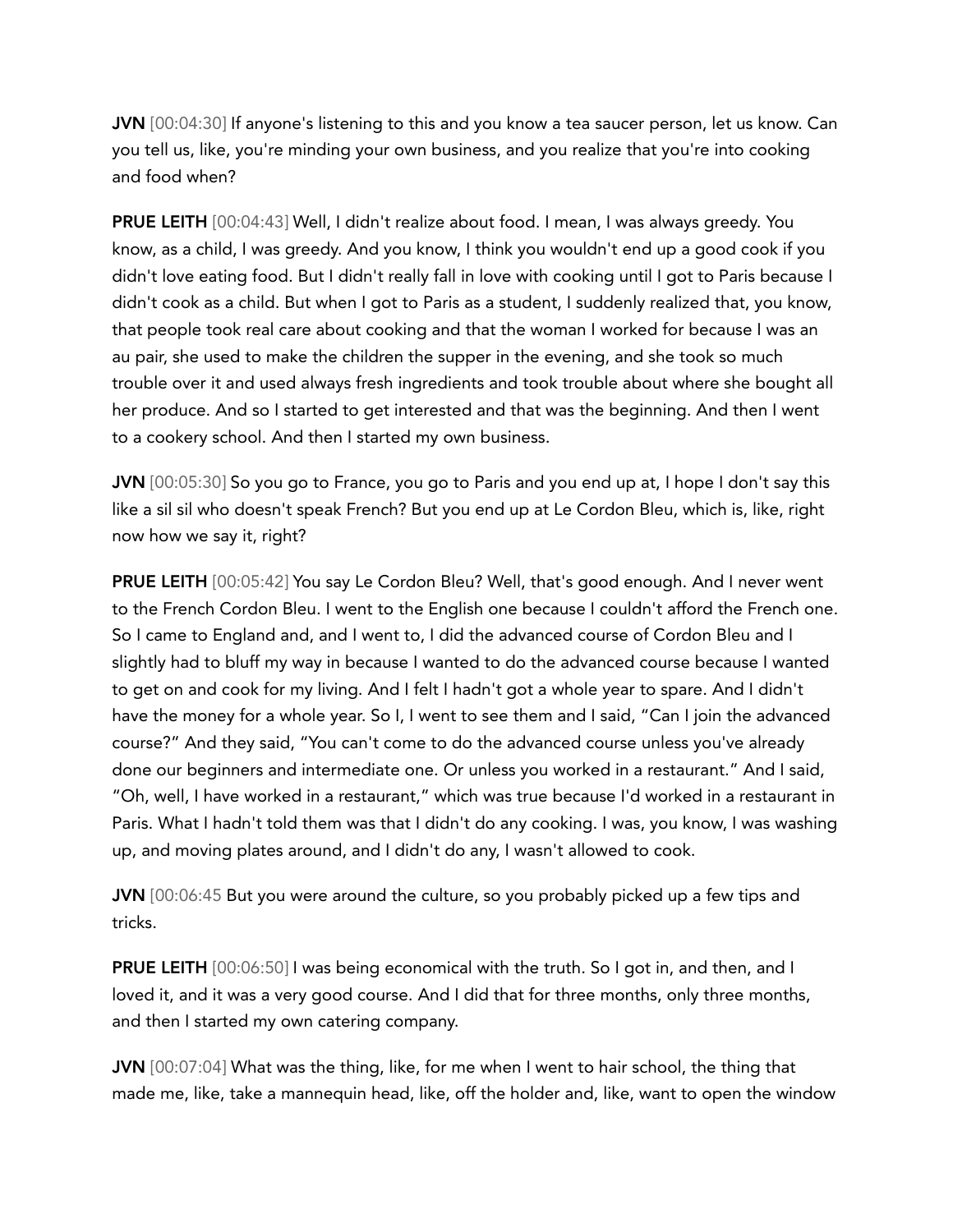and throw it off was learning finger waves, like, learning finger waves was, like, I just hated it. And I was, like, "When am I ever going to do this? Like is it 1929? And I just didn't know. Like, why are we still having to learn finger waves?" Was there something at Le Cordon Bleu and your education that you were just like," Oh my God, I hate this. It's so finicky." Or like, not the whole thing, but just like a particular dish that you were like, "ah!"

PRUE LEITH [00:07:35] No, no. I think that there were things that we did that I knew that I would never, ever do again. Like stuff a mushroom. I mean, who needs to stuff a mushroom? That's ridiculous. If you want to give mushrooms another taste, or you want to put garlic in them, parsley, or whatever. Why not just chuck it all in together, you know? And stuffing a mushroom was one thing and then turning a mushroom, which meant making little patterns on the top. I guess it's like finger curling. You know, you make a little pattern on the top of the mushroom with a knife, and it's quite tricky to do and they teach it to you because it's best to develop your knife skills. But since I'm never going to turn a mushroom. And there were some things we were taught to do, which I know I'd never do because I disapprove of so much. I mean, I think God made a perfectly good job of making a radish. I don't think it needs to be cut into a kind of rose, or a tomato must look like a hand grenade. You know, some people cut it all round the edge and then open it up. And what's the point? So I, I don't do any of that. I like very good, simple food that tastes great.

JVN [00:08:47] OK, so here's, here's a question that I did, it's two-fold a little bit. Because A: on Bake Off, we see you try, like, all sorts of stuff. And my husband often gets mad at me because he's British. He's now lived in Texas with me for, like, almost two years, there's culture shock a little, you know, he's never lived in the US. And there's, like, I can't handle, like, a citrus in my baked goods. I can do, like, lemon squares or, like, lemon-flavored things. But, like, if you put, like, orange in my cinnamon rolls or, like, my Chelsea buns, [RETCHING NOISES]. The orange, I can't. Like, it's orange, orange and dried cranberries. It's very common over there, honey, but over here I feel like we just don't put that in there. And then, and then, like, we're and then Mark's like, "Oh, it's not cinnamon and sugary enough?" And I'm like, "No, it's not. There's all these, like, fruit flavors that are confusing me!" I just want, like, my I so many Chelsea buns, like, ladled in hot wet sugar icing and, like, cinnamon and sugar and, like, no fruit tastes. So is there, is there, like, a taste that you just, like, really lowkey don't like, but you have to taste it or, you know, like it?

PRUE LEITH [00:09:57] You know what, I'll tell you what I really, really hate, as you know, there's a sort of fashion for torching meringue. You know, you take a blowtorch to meringue and-, when it's still raw. And a lot of chefs do that. And I absolutely hate it. I hate raw meringue. I don't mind it if they've just given it 20 minutes in the oven so that the egg white is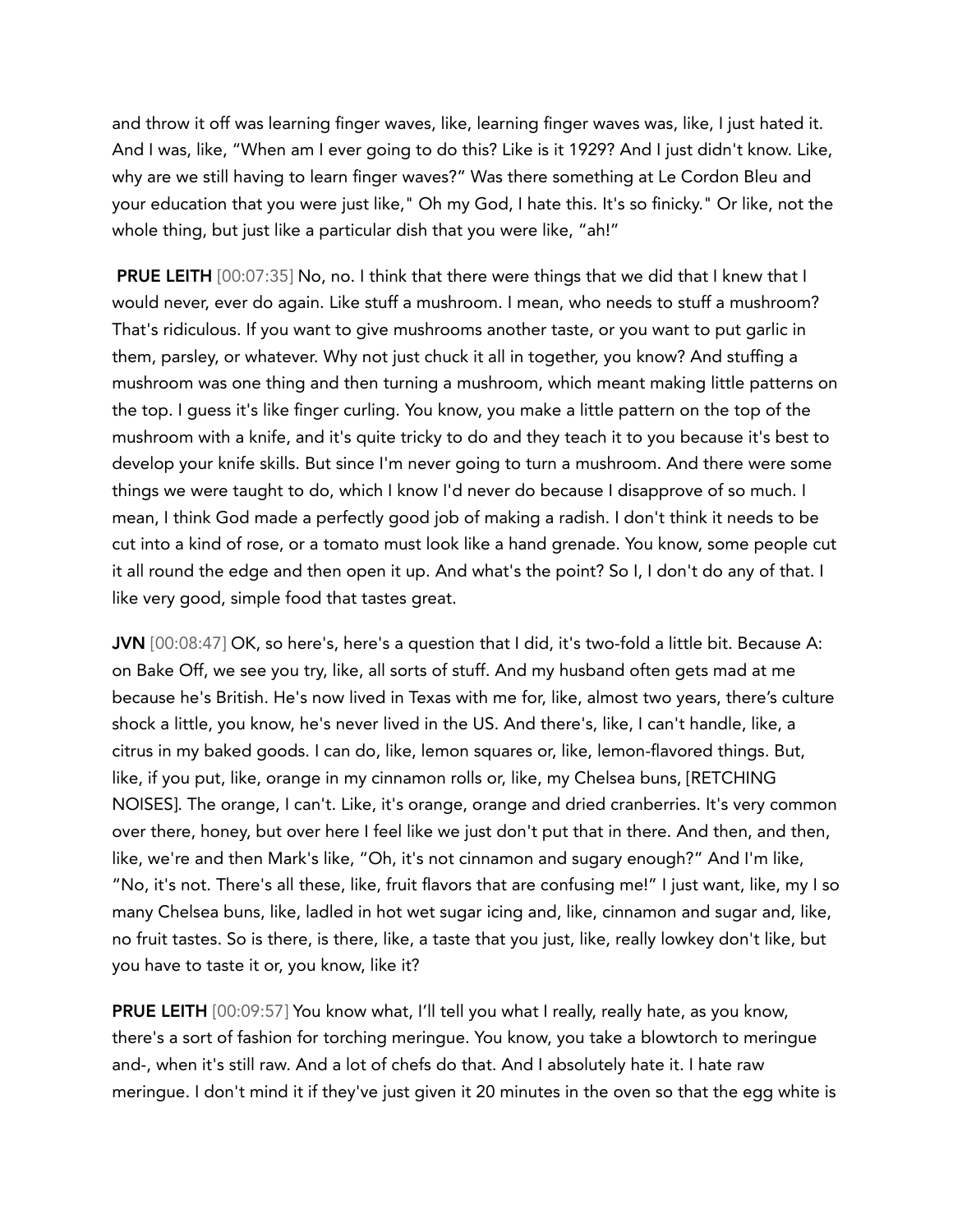a little bit cooked, and then they can torch it if they want to make it look stripy or pretty or something. But raw meringue is just disgusting. I mean, it's slimy and it's too sweet, and it's horrible, horrible.

JVN [00:10:39] I don't think I've ever had raw meringue. I've had major, like, pavlovas and I've had major, like, Eton mess, but I don't think I've ever had, like, torched meringue that was raw in there.

PRUE LEITH [00:10:48] Exactly. Well, at the moment, there's a sort of fashion for it, and I think it's just lazy because if you just give it like a pavlova, you only need to put pavlova in the oven for twenty five minutes and it'll be a little bit crusty on the outside and it'll be nice and gooey in the middle. But apart from that, there's almost nothing that I don't like to eat. I mean, you know, I love orange and cranberry and, and I like cinnamon buns and I like everything.

JVN [00:11:15] I like orange and cranberry, for the record, outside of a cinnamon bun. Like, I like it, I just don't want it, like, in my baked goods. What about, like, olives, pickles, mushrooms? Those are my three hated trio. That's, like, my, oh, and cilantro. It's, like, the pewter metal. Like, or you guys call it coriander. Yeah, this is, like, my fourth most hated thing. But you love all of those tastes.

**PRUE LEITH** [00:11:38] All of those things. All of them!

JVN [00:11:41] Ah! Did you ever, did you not like something when you were younger, but then like it now?

PRUE LEITH [00:11:47] I didn't, you know, I used to think I hated oysters because they looked so disgusting and they looked like something really horrible. And so I didn't eat them. And then one day when I was about 17, I was taken out to dinner by this really handsome guy that I fancied and I thought, "Oh, this is the moment," you see. And he, and he said, "Shall we have some oysters?" And I thought, "OK." And so I said, and I didn't like to say it, I couldn't eat an oyster, so I said, "Oh, wonderful, what a treat," I said. And this place, the oysters arrived. And after a little while, he said to me, "You don't like oysters, do you?" And I said, "Oh, what do you mean? Of course I love them. They're absolutely wonderful." And he said, "I've never seen anybody wrap up an oyster in the brown bread and swallow it whole before." And then he told me the reason he was taking me out to dinner was because he was in love with my best friend. And so that was a double blow. I ate oysters for the first time. And then I got told that I would I be a go between Mike and my best friend [to] go out with him. Anyways, so that wasn't a good evening.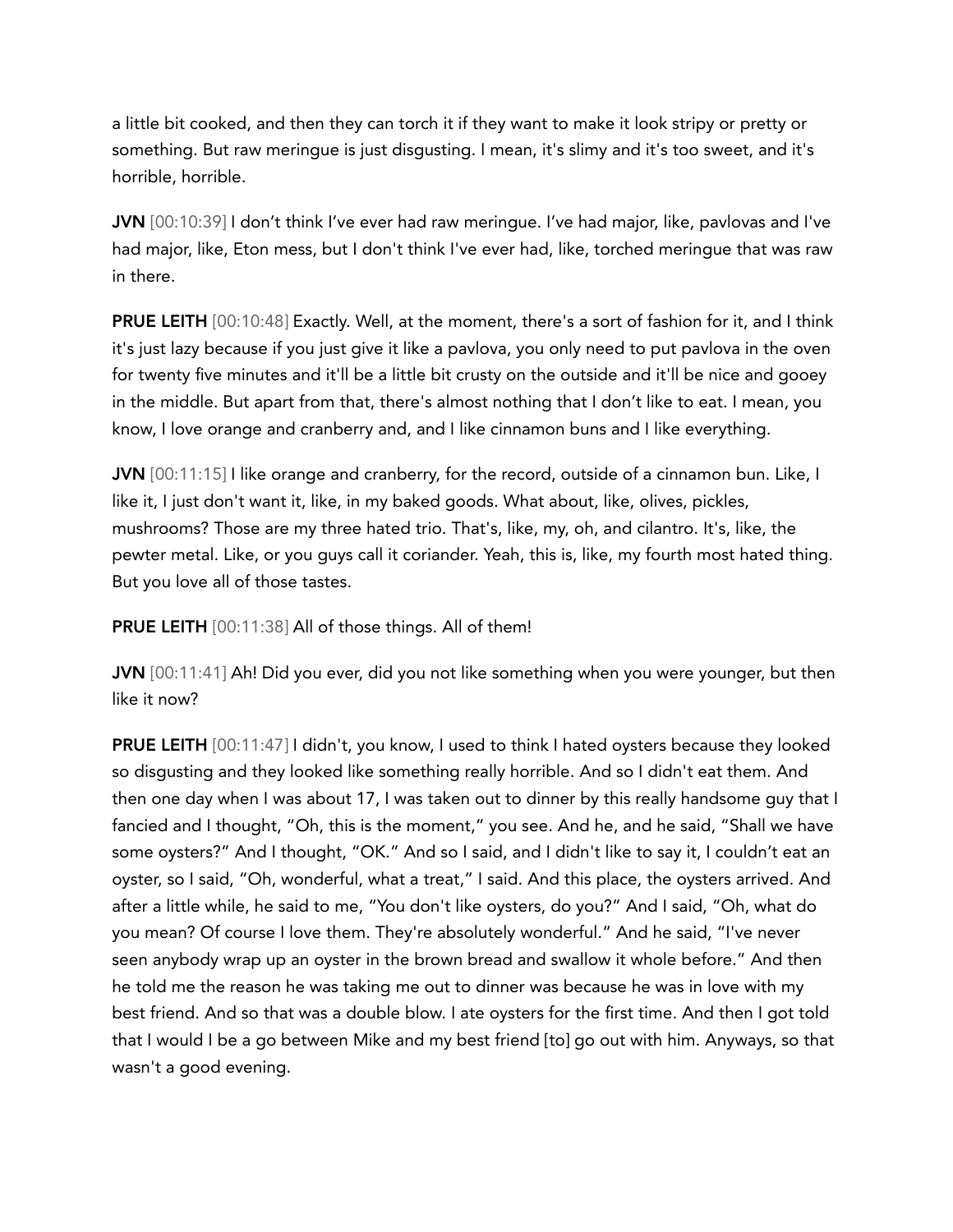But then years later, when I was on, about 10 years ago, 12 years ago, I was on a show called The Great British Menu, and it was top chefs, really top chefs, cooking against each other, and at the end of the first series, we had a wrap party and one of our most famous chefs who's a guy called Richard Corrigan, who owns a couple of really amazing restaurants. He appeared with a tray of wonderful oysters for us all to eat. And he went around giving everybody oysters. And he came to me. He's Irish. And I said and I said, "I'm sorry, Richard, I don't eat oysters." And he said, "What? Calling yourself a foodie. Open your mouth." It was so, he's very big man. And he just took this oyster and shoved it in my mouth. And he said "Chew, chew." He said, "Don't just swallow it, chew it." So I did, and I thought, "God, for 50 years, think of all the oysters I could've eaten." It was so delicious and I thought, I've missed, so I've been trying to make up for lost time.

JVN  $[00:14:16]$  I love oysters and I also love that story because I've heard that you were, like, supposed to swallow them whole. And my friends made fun of me for chewing them because I like how they taste. And, like I, I did though my, this girl that I owned a salon with who's one of my really dear friends. Her name is Monique. I love her so much. She really does hate oysters. And I was like, No, it's a texture thing. You've just never had them. And so then we went to this really good oyster bar, like, under the premise that she was going to try them and I, like, dressed it up for her. I put, like, the horseradish with, like, the vinegar stuff, and I was like, "Oh, you're going to love it." She literally had to put her head under the bar and was dry heaving so hard like her little feet were like. And I was like, "Oh, do not get sick in public!" And I think I was, like, and she, she kept it down, but by the skin of our teeth, like, I mean, she almost she really does hate them. So, Monique, if you're listening to this, I'm sorry that you didn't have Prue's experience. I'm obsessed with oysters, though!

PRUE LEITH [00:15:12] Well, you were trying to give her one of the great pleasures of life. So, you know, don't beat yourself up.

JVN [00:15:16] Do you like them naked? Or do you, like, like, what's your favorite oyster preparation?

PRUE LEITH [00:15:20] I just like them as they come. No salt, no vinegar, no lemon. No onion, no nothing. Just as they are.

JVN [00:15:27] We do a little horseradish here with, like, this, like, vinegar with, like, all that stuff in there, I think which I do love. Have you ever had, like, the baked ones with, like, Parmesan and, like, like, stuff on there?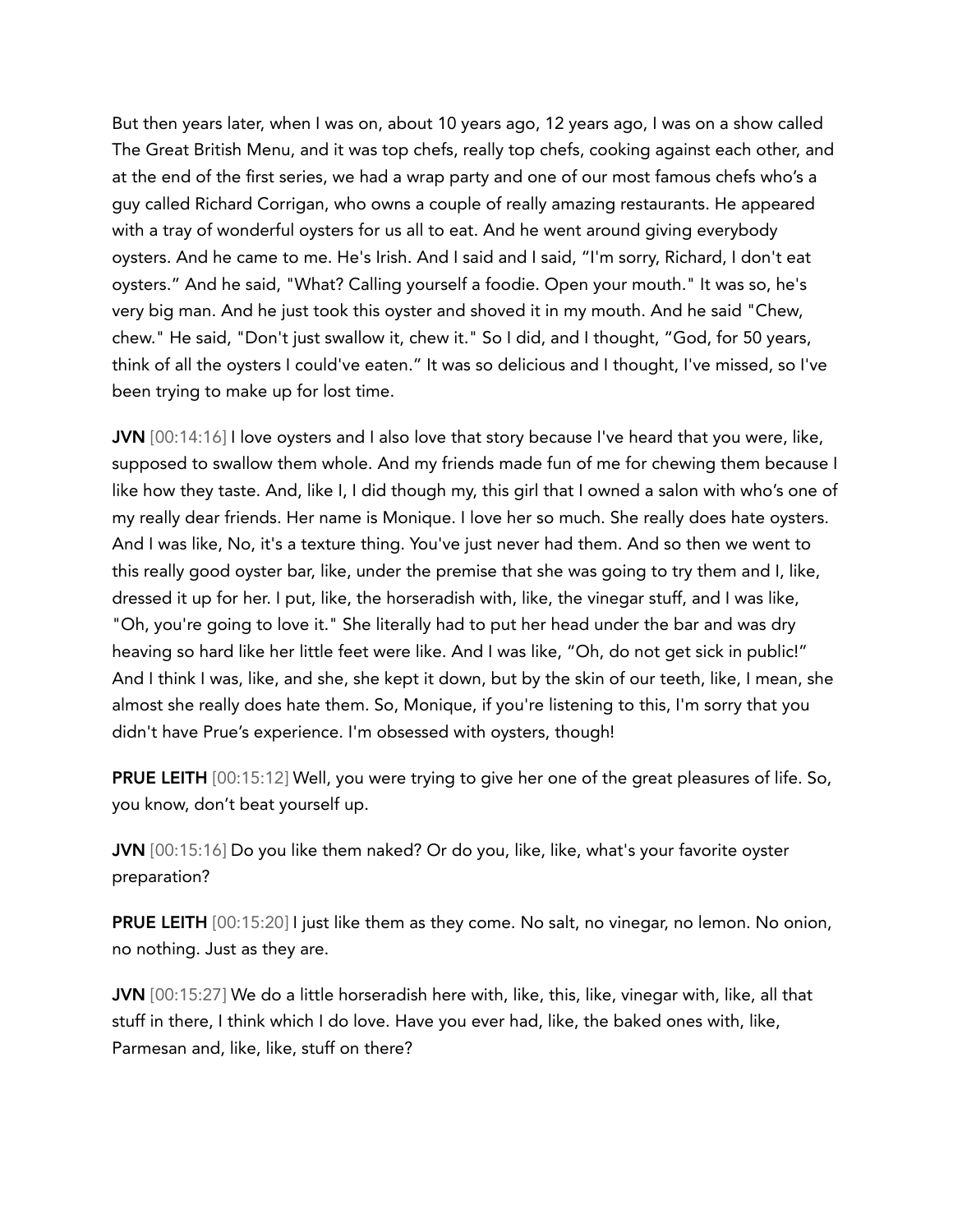**PRUE LEITH** [00:58:39] I didn't like them so much. I do like them and I do like the pickling things, and I occasionally do have chopped shallots and red wine vinegar or something on top. But I really prefer them just whole, and when my husband and I got married, we went, we were getting married, just the two of us, and we had two witnesses in Scotland and we went into this oyster bar before we went into the registry office and the waiter said to me he knew it was our wedding, and he said, "What are you going to have for your first course?" And I said, "Oysters." And he said, And for the main course? I said, "Oysters." So I had oysters, followed by oysters, followed by treacle tart and custard. You don't even know what treacle tart is. But–

JVN [00:16:25] Yes I do! My husband is British. He's obsessed with treacle. We talk about all the time.

PRUE LEITH [00:16:30] Okay, treacle tart and custard.

JVN [00:16:32] And also I watch Bake Off. So I've also seen, like my fair share of, like, treacle, like, treacle things being made, I feel. I also got married with just two witnesses and my husband. It was in Texas, not Scotland, but I love that. Gardening! I also hear that you're obsessed with gardening.

PRUE LEITH [00:16:46] I love it. Absolutely love it.

JVN [00:16:48] Have you always loved it?

PRUE LEITH [00:16:50] No, not when my children were little. I don't think anybody gets into gardening very much and usually until their children have gone off to school. Because while they're kicking balls into the flower beds and you need the space for the climbing frame or the sandpit or whatever it is. But once the children get, get a bit older, then, then I started getting interested because I was about 40. When I, like, I started gardening and I didn't know anything before I lived in the country. I didn't couldn't tell an oak tree from an ash tree. And now I really love it. And we just made a little film, my husband and I, for Channel Four, which is, you know, the same channel that shows Bake Off. We made a program called "Prue's Great Garden Plot." And it's all, it's all about turning a field, because we just moved house, and so turning a field into a garden.

JVN [00:17:55] When does it come out?

PRUE LEITH [00:17:57] It came out last autumn.

JVN [00:17:59] Is it a movie or is it a series?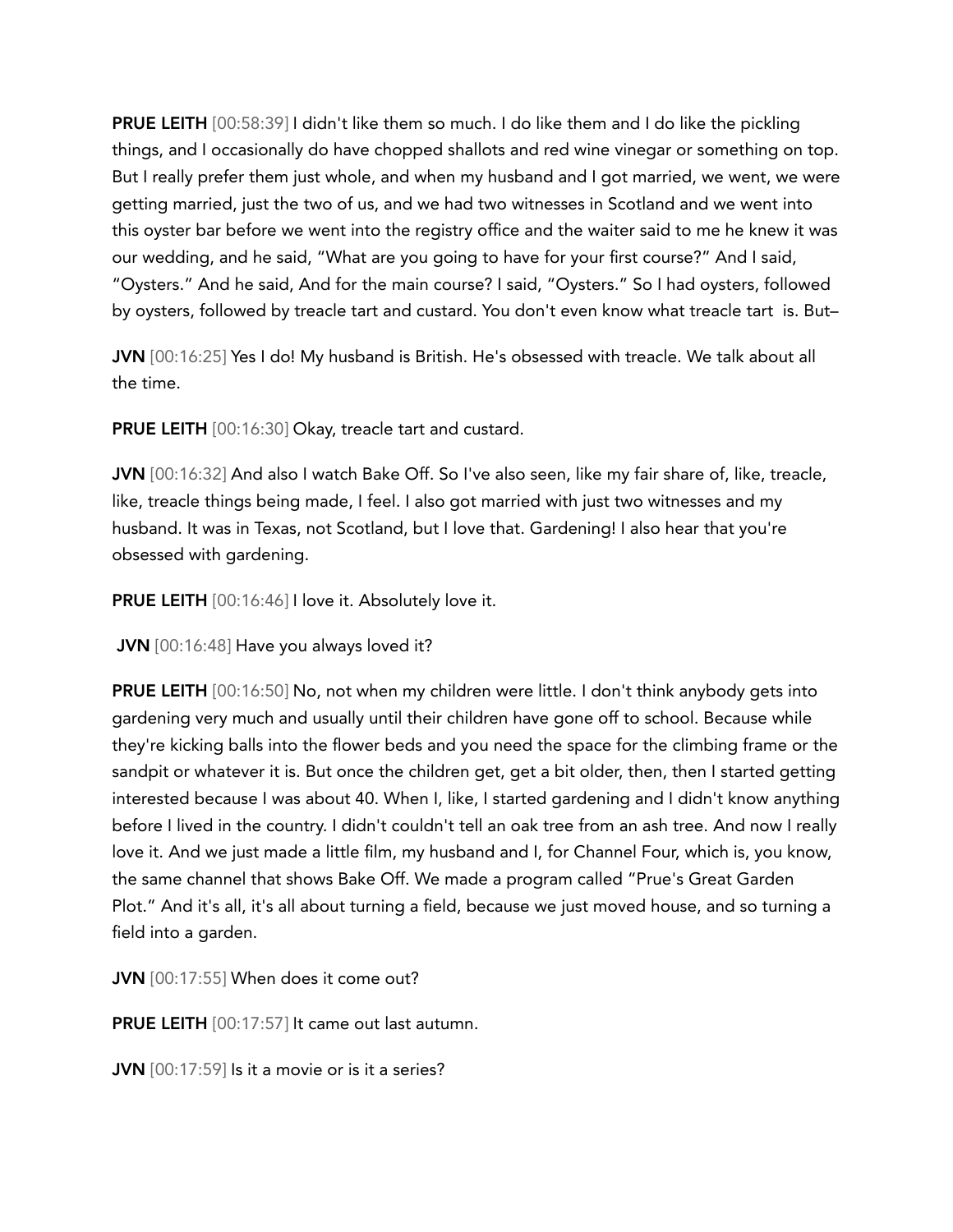**PRUE LEITH** [00:18:01] It's a, it's a series. It's a full, four series.

JVN [00:18:04] Oh my god, if it's not on BritBox, I'm literally going to have to get, like, a VPN to fool it. We have to watch it. We watch Gardeners' World a lot, like, that's, like, that's like our night. Do you watch Gardeners' World?

PRUE LEITH [00:18:15] Occasionally, yeah.

JVN [00:18:16] Have you ever met that Monty Don?

PRUE LEITH [00:18:17] Yeah, I have met him. He's really nice. Just like he seems.

JVN [00:18:20] He seems so sweet, right?

PRUE LEITH [00:18:26] He's a really nice man. [CROSSTALK] A really nice chap.

JVN [00:18:28] I can't wait to watch your gardening show, though. And is that still where you guys live? Did you? I don't want a spoiler alert, but that's it. Well, I guess I'm going to need a spoiler alert kind of. Is that where you garden now?

**PRUE LEITH** [00:18:37] That's the garden that I'm most interested in now. I had a big house just up the road and it was really ridiculously big, you know, it had 10 bedrooms or nine bedrooms and a couple of cottages attached, and a barn, and for two of us, it was ridiculous. And my husband also had his house still, so we finally decided we'd pool everything and we'd come and we'd build a new house. So I had a farm and I knocked down the farmhouse, which was a little tumbling down cottage and we built a modern house. And so, and, and a completely new garden, which is this house's garden was, there wasn't a garden. It was just a farmer's concrete, you know, sheds and old containers and busted machinery and rubbish and a little house in the middle.

JVN [00:19:36] So will this be your, like, will this be your second spring and summer in that garden? [CROSSTALK] Or will it be the second year? Oh my God, how exciting! This is going to be our third in our house? I don't know. I'm going to already from our first 20 minutes of conversation, I can tell you're going to be, like, this is not going to make me seem any smarter to you, but I'm going to say it anyway. I didn't know that vegetables and fruits, like, had flowers. So that's why I never, like, was into gardening because I was like, "There's no flowers. I don't really, you know, like, with fruits and vegetables." Then I married my husband. He's obsessed with gardening. Like I said, he's British for the 50 millionth time. So he's into gardens, and we garden a lot.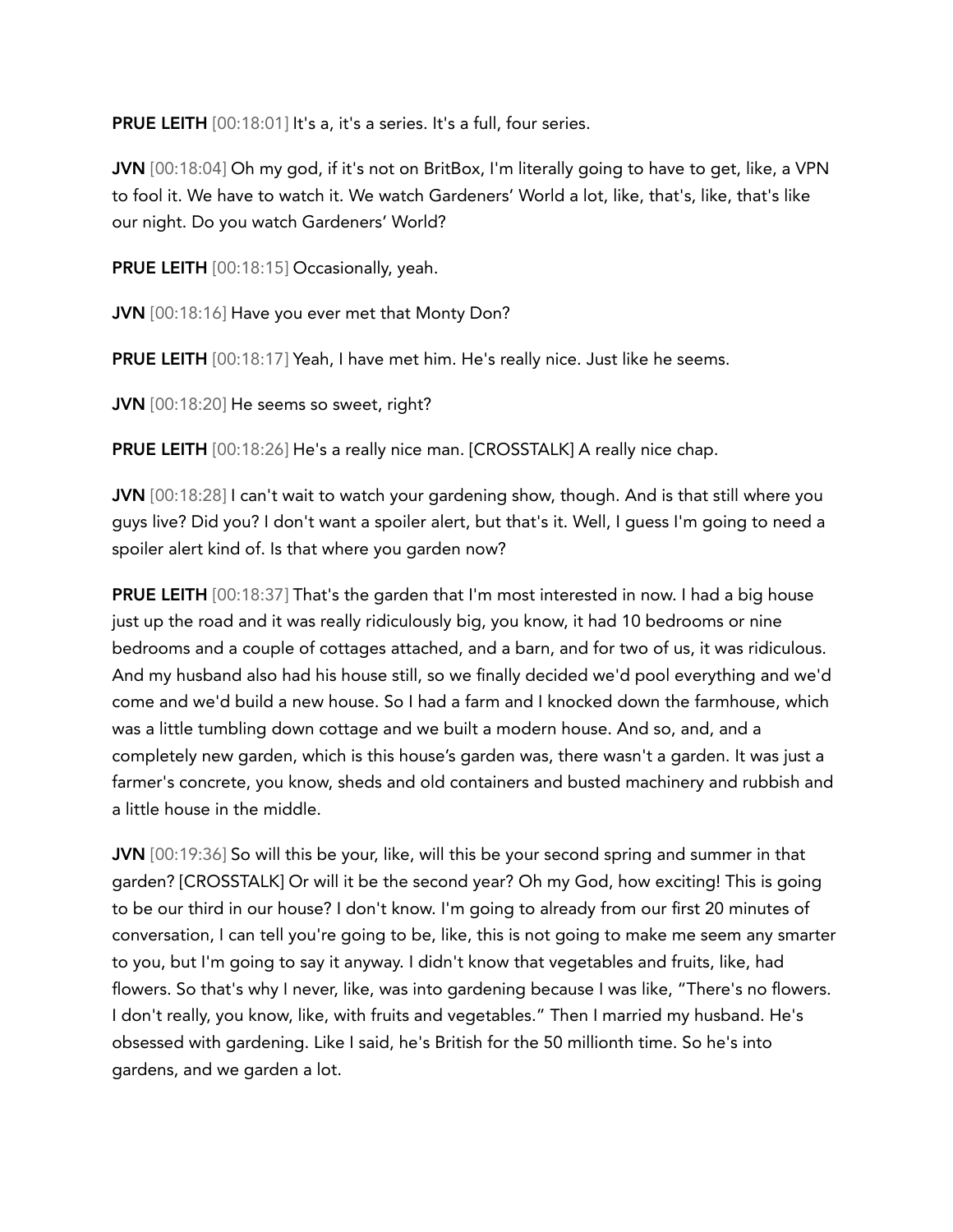PRUE LEITH [00:20:18] That's great, I mean, the whole point about gardening is it's so satisfying. And it's just, I mean, I like it. The thing about cooking, I love cooking, but you know, it's over. You know you. You do it in the morning, you've eaten it by lunchtime it's gone. I mean, gardening, you plant a tree and you watch it grow for years and years. My only problem is that I haven't got years and years left, so the temptation to-, we're just planting masses of trees on the farm and new and going all organic, and we're doing all the right things. And it's, it's so tempting to go buy trees that are half grown. And, you know, it's really dangerous because they don't like being moved and you're much better off to buy little whips. So I'll never see them grow, but at least they'll be there.

JVN [00:21:08] Aww! So what's, like, your favorite, what's your favorite thing to garden? What's your favorite thing to grow, like, food-wise?

PRUE LEITH [00:21:16] Well, it changes depending on what I'm doing, but at the moment, we used to have in my old house a really big vegetable garden, which when I first opened my restaurant and I had restaurants and quite a few restaurants and a lot of catering and a big catering company and a big cookery school. And so I used to grow stuff for them. A lot of flowers and a lot of herbs. At first I grew veg as well. But the chefs used to complain that the carrots had carrot fly and that the, the asparagus was too erratic. You know, one minute there would be some asparagus, which were tiny and some which were huge. And it wasn't like going to the supermarket. And the chefs used to bitch about this a lot. So I decided I'd stick to mostly herbs and flowers. But when we moved down here, I thought, "Well, I, I'll grow our own veg," but there are only two of us and then occasionally people at weekends and so on. So we grow flowers and veg in huge cattle troughs in the courtyard and they're big cattle troughs. And last year, which, which was our first year, we grew tomatoes and kale and beans and cavolo nero, you know, the nice black cabbage, and spinach and the stuff and and, of course, lots of herbs. And you know, we still have to buy some veg, because nothing comes exactly where you want to. And next year, we'll do better. But it's just so satisfying to, to just go out and pick your own stuff. And we also grow a lot of things like not just herbs, but things like the nasturtiums, which are just so peppery and they make lovely salads and…

JVN [00:23:15] My husband's obsessed with nasturtium. He made me eat one, like, three weeks ago because like, everything was about to die because it's like and everything now is fully dead because it finally froze. I think that nasturtium that I had was, like, super old or something because it was, like, so peppery. I was like, it was the first time I ever had it. It was.

PRUE LEITH [00:23:28] Now you must have just very young little round leaves and also eat the seed pods pickled.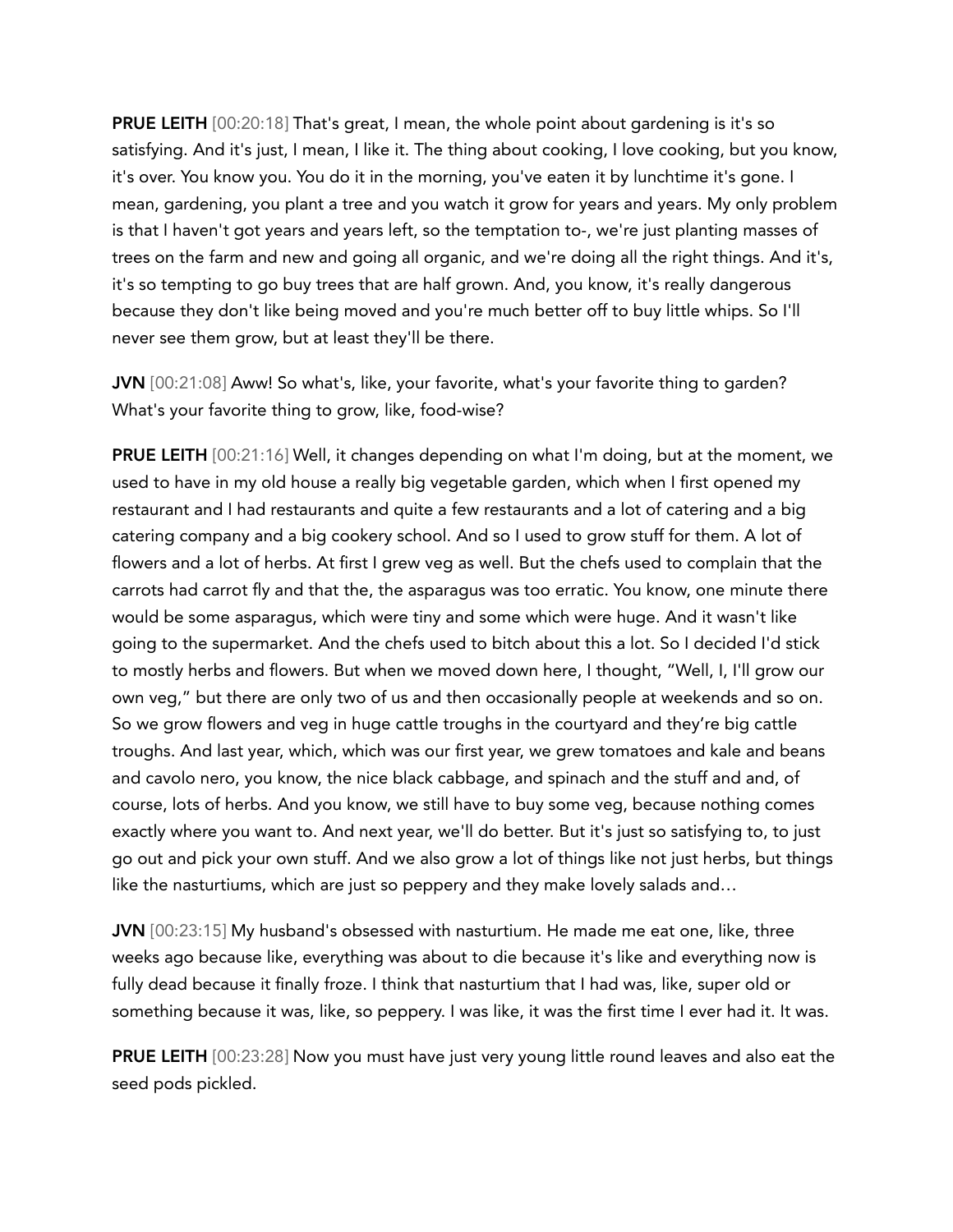## JVN [00:23:35] Ah!

**PRUE LEITH** [00:23:35] Tell him to pickle the seed pods. They're like capers, but not so strong.

JVN [00:23:42] Is it warm enough where you live to, like, grow pumpkins and watermelon?

PRUE LEITH [00:23:46] Butternut squash grows quite well. Pumpkins grow, OK. I've grown, in the old house, I grew melons, but only some years they'd work. Some years, we just wouldn't have enough sun. And this, this summer's been rubbish.

JVN [00:24:02] We have squash bore vine moths here, which had the nerve to murder my pumpkins because they, like, lay their eggs in the vines. It's a whole nightmare. But if I lived in a place where there wasn't squash bore vine moths, which I'm pretty sure they don't live in England, I think they only live in, like, the eastern US, I would be growing pumpkins, like they were just-. It's, like, there's the little flower, and then they're just like… [PLUNKING NOISE, CROSSTALK] Oh my God, they're so cute, I never knew! But actually, I skipped the part in your, in the origin story of Prue that I want to go back to that you just brought up. So you're minding your own business. You get through your training in London at Le Cordon Blue, like, London location, which I'm obsessed that there's multiple. But then you become this, like, gorgeous, entrepreneurial, like, restauranteur with a catering business. And it's very major. It's, like, very successful in the United Kingdom, which it kind of reminds me of, like, I love doing hair, and I don't get to be behind the chair, like, doing as much hair as I did, and I still do hair every day. But it's not, like, 12 different people in a salon like the way I used to. Do you ever miss the restaurant and do you ever miss, like, the catering and, and that era?

PRUE LEITH [00:25:11] You know, I don't, but I think that's more to do with my character because I'm always far more interested in what's going to come tomorrow than what I did yesterday. I wrote an autobiography about 10 years ago, and then five years later, I had to update it, because by then I had met John and remarried and, and got on Bake Off. And so the publisher said, "We need some more." So I wrote a couple of extra chapters and now, they want me to come to the states and meet all you guys and, you know, generally put myself about. And so I've got to read this book that I wrote 12 years ago, and I'm really not enjoying it. Because although, you know, it's quite, I think it's, it's well-written, and it's a good book, but I'm much more interested in writing a novel or doing something that's in the future.

And I've never really regretted anything. It took me a long time to decide to sell the business. I did it. I ran those three businesses—the school, the catering company, and there was a big banqueting business, you know, big catering company, which is what made the money—the restaurant and the school were profitable but they were, they got us all the publicity and all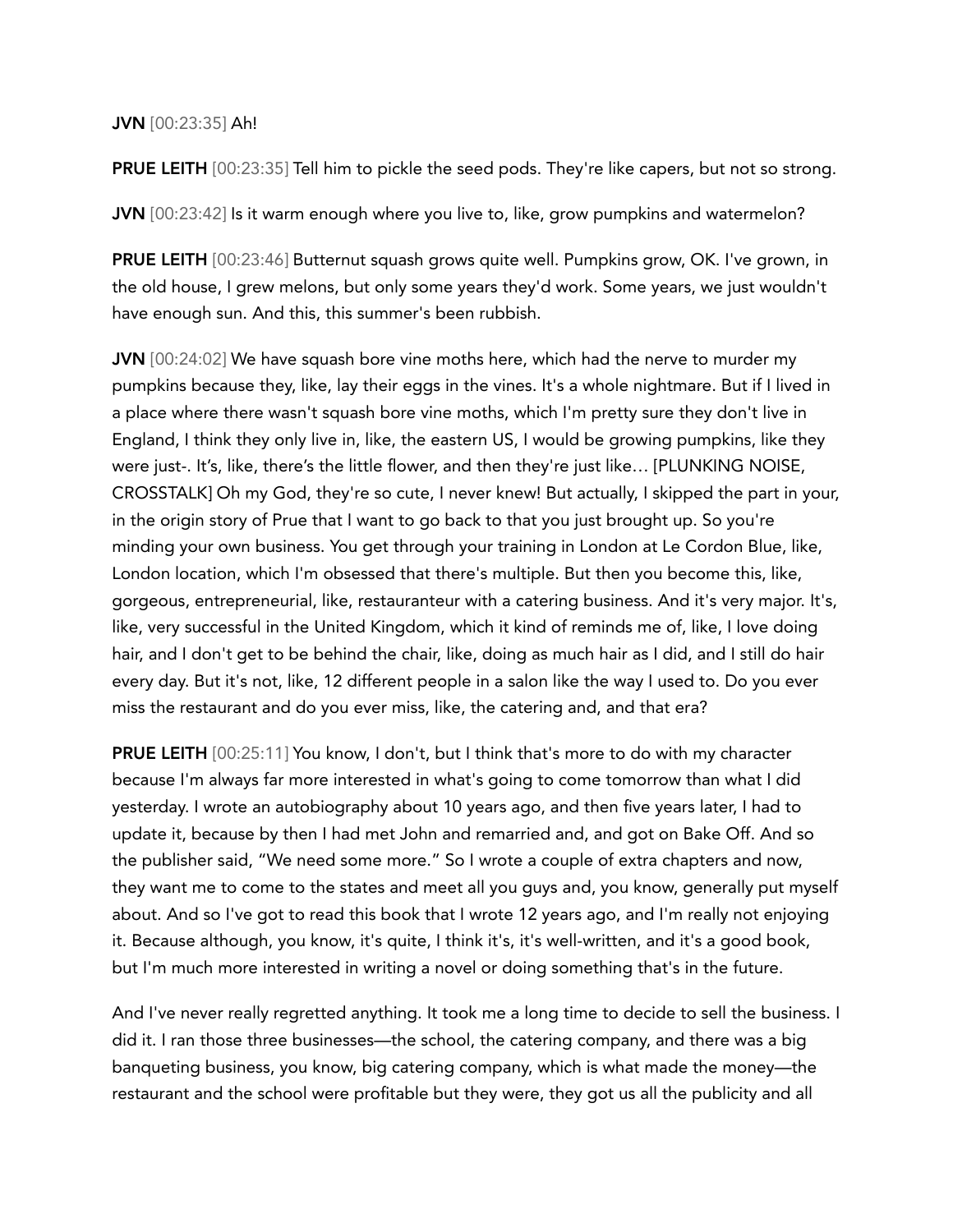the kudos. But what really made the money is bums on seats, you know, big catering jobs. And so I decided to sell because my then-husband was getting old. He was, he was turning 70, and I was about to turn 50 and I wanted to write this novel. So I said to him, "You know, why don't we sell the company, and then I'll, and then I'll stay at home and write novels." And, and he said that "But you, you know, you'll miss it, so, you know, you spend most nights in the restaurant and you're in the catering business every day and you love the school," and, and you know, I used to do all the exams for the schools and so on.

And I just thought, "No, that had been 25 years. It's enough!" So I did. I just sold it all and I didn't mind at all. Not at all. But then I was into the next thing, I was writing my novels and I did that for 25-, I think every 25 years is quite a good idea to have a big upheaval in your life. So I did. And it all that business stuff for 25 years, then I did 25 years of writing, during which time I also, I must confess, started doing, I became a kind of, it was just at the moment when big business, you know, all sorts of big public companies wanted women on their boards, and it was very difficult to find women who had a business background. And so I was just in the right place at the right time. And although the first big job I got like that was to go on the board of British Rail, which was British Railways and which was actually owned by the government at the time. And, and I thought, "I knew nothing about trains, but that'll be interesting." And of course, they just wanted somebody who knew about customers. And now anyway, so I did that. And then I started to be asked to be on all sorts of boards. So that's what happened.

JVN [00:28:37] What an interesting and gorgeous collection of experiences that you've had, and I feel like it kind of makes me want to ask about, you mentioned kids and, like, you know, you got into gardening like once your kids went off to school. And I think I also read that, like, you've done some, like, collaboration with your family with, like, cookbooks and with the production company?

PRUE LEITH [00:28:58] I love it. I wrote a cookbook, The Vegetarian Kitchen. I love vegetarian food. I do like, I mean, I'm a great carnivore. I don't think I could ever go through my whole life without another steak. I mean, I like meat, but I do also like veg, and I think veg gets, you know, gets a bit of a bum rap. I think it's changing now because, you know, the vegans have come along. And so it's suddenly much more fashionable to be vegetarian or vegan. But for a long time, it just seemed that people weren't taking vegetarian food seriously. They thought it was some kind of hare shirt. You know, you had to do it for the good of the planet, but nobody would enjoy it, and that's nonsense. So anyhow, my, my niece is vegetarian and she's a fantastic baker. I mean, she's a better baker than I am. So we just sort of, I just thought it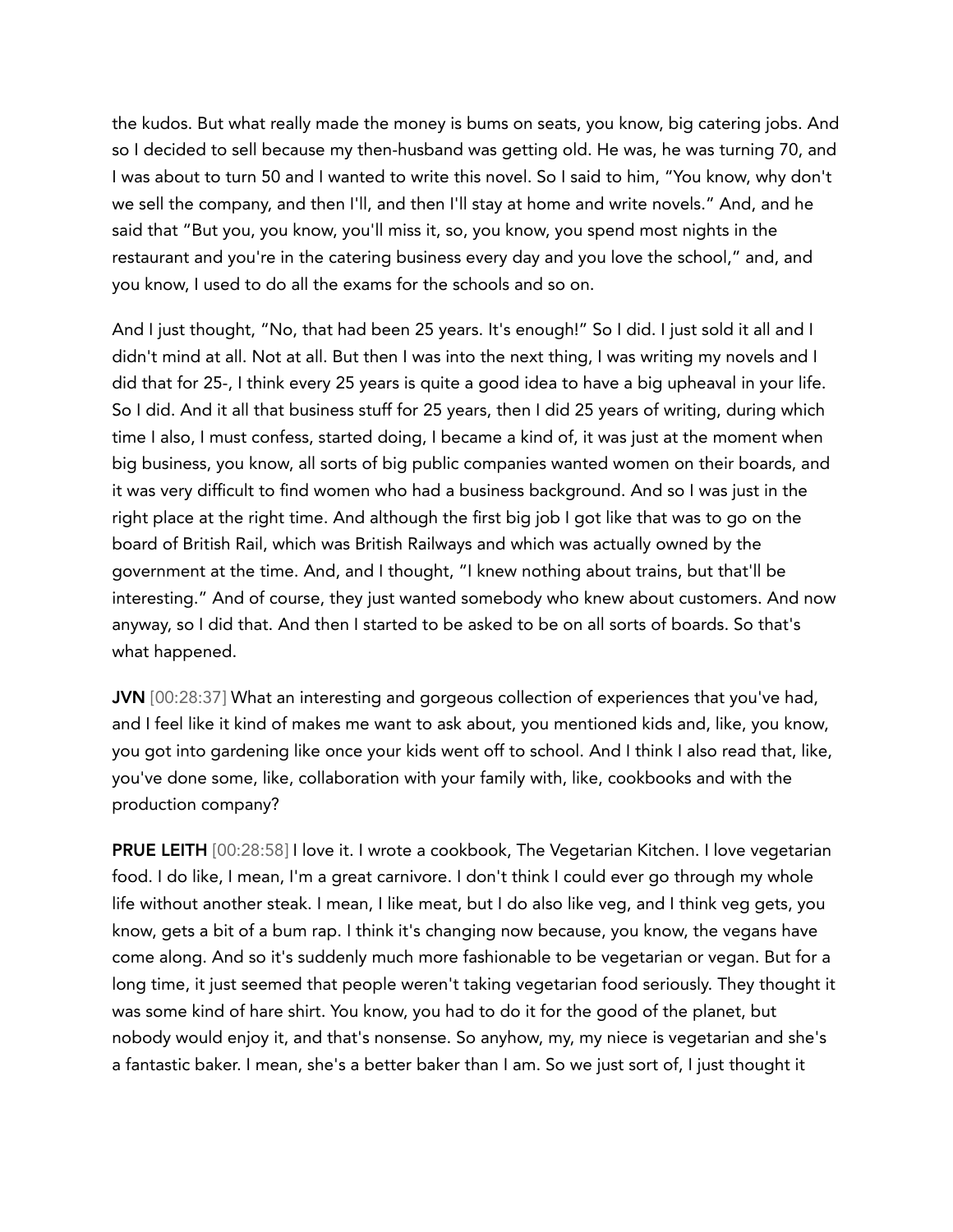would be great, you know, it's, I like collaborating with other people, so we did that book together.

And then I made a film with my daughter. My daughter is Cambodian. I adopted her, or my husband and I adopted her, when she was a toddler, she was sixteen months. Cambodia has a horrific history, you know, after the Vietnam War, they they had the most terrible genocide in Cambodia with the Khmer Rouge killing everybody. She was just a baby then, and she was flown out of Cambodia and she came to England and we managed to adopt her. And she, she wanted to explore this, you know, and go back to Cambodia and see if she could find any trace of her original family and all that. And so we made the film, also for Channel Four, which is called Journey with My Daughter. And it was the most lovely film because we had two weeks together, which was rare and lovely. And it made a really good little film. She and two of her friends who are all in the film business and I have set up an embryonic, start up production company, which is also called Relish. Relish is the name of my autobiography and relish sort of describes me because I did want to call it "Greed." The publisher said, "People will think it's about banking because of greed." So, so, we called it Relish. And so now the film company is called Relish, and we haven't got our first commission yet but we are full of hope, and it's very exciting. So I'm doing that with my daughter.

And then I made this film about gardening with my husband, and he is a kind of chainsaw gardener. You know, there's nothing delicate about him. You know, you can't, he's not, you can't really ask him to pick a flower or or do anything. Picking out seedlings would not be what he'd want to do, but take a chainsaw and get rid of a whole fallen tree hill or a hedge trimmer. And what he wants most in the whole world is a tractor. That's the tractor that will mow everything, you know, bigger than a ride-on mower but not as big as a, a huge farm tractor. Not one of them. And I keep thinking this is ridiculous, we don't really need it, but I know he wants it so badly. And I thought, well, if I was married to somebody who was desperate about cars, he'd be wanting to spend hundreds of thousands of pounds on cars, so he will have his tractor.

## JVN [00:32:44] So did you get it?

PRUE LEITH [00:32:46] I'm getting it. It was supposed to be his Christmas present, but there's a delay on tractors like there's a delay on everything. So the tractor won't appear until March or April, which is just as well because we have nowhere to put it and it'll be so because it'll have to have at least half the shit would have to be devoted to the tractor. He's got to clear out all his junk before we can do that.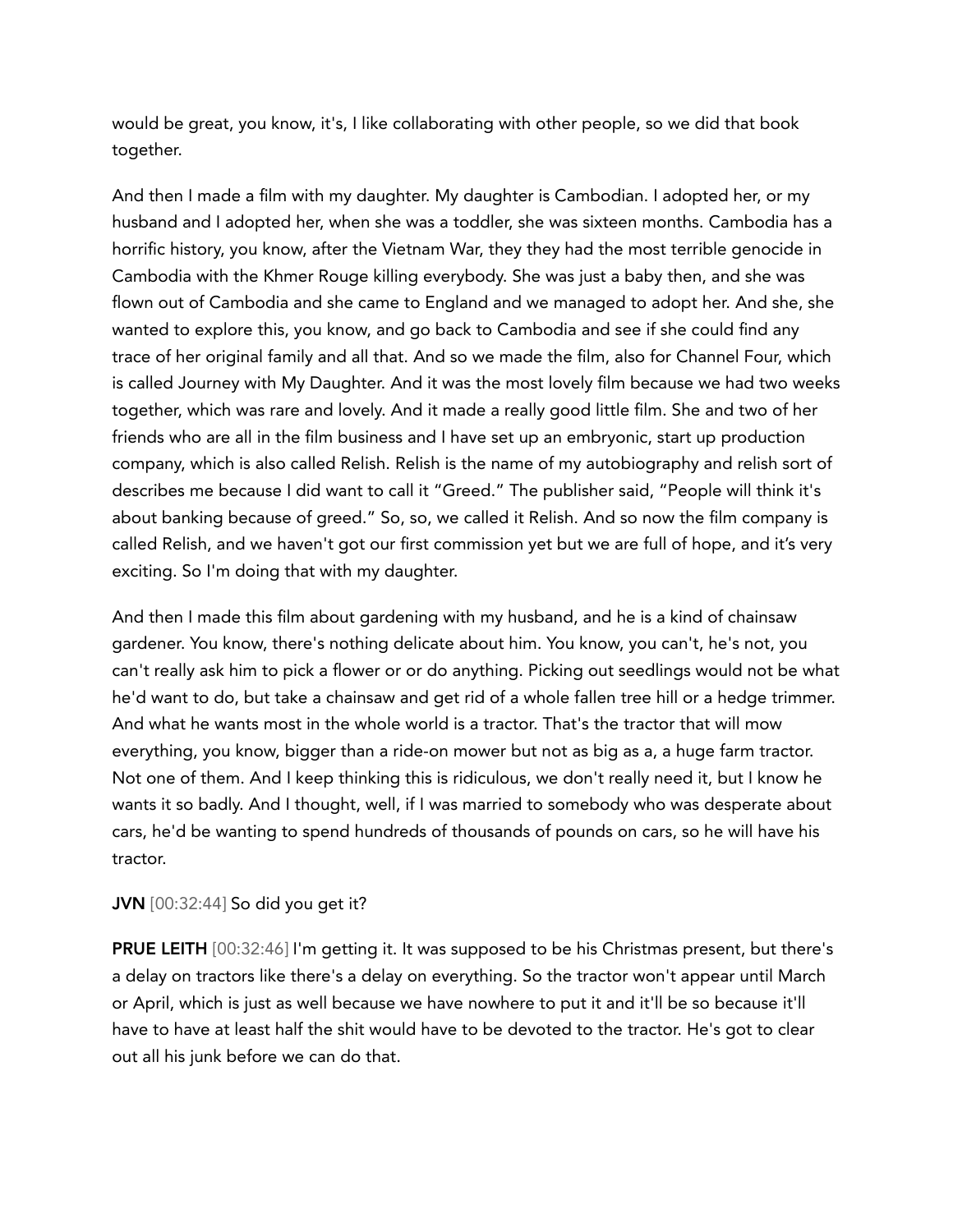JVN [00:33:08] Well, you're a good partner for indulging and letting him have his, you know, let him have a tractor moment.

PRUE LEITH [00:33:13] Well, he does spoil me. He doesn't mind carrying my handbag. You know, he doesn't mind going shopping. He loves shopping. In fact, in fact, I sometimes suspect he's a shopaholic because he is, if you ask him to buy a loaf of bread, he'll come back with six.

JVN [00:33:33] He's, like, "I didn't know which one you want, so I got you choices."

PRUE LEITH [00:33:37] Exactly. But anyway, he does spoil me, he's very good.

JVN [00:33:44] I'm so happy that you, that you have him in and that you guys get to do so much fun stuff together. But I would just be remiss as we're approaching the end part of our interview and you are just fingering that gorgeous fucking hair to the gods. You have such amazing hair. It is one of, I honestly think, that your hair should have its own credit page on Bake Off, like, it really should.

PRUE LEITH [00:34:07] My hair? [CROSSTALK] I'll tell you who cuts it, it's John! John cuts it. We bought one of the, he was so offended when, when I said to him, he, his hair, needed a decent haircut because he had a terrible haircut. And so he went to my hairdresser. I had a posh hairdresser at that time and, and to get his hair cut. And then he was absolutely horrified that it cost £90. He said, "But I never pay more than £9 for my haircut," and I said, "Well, it looks like it." So he then bought a machine, you know, and we were, like, [CLIPPERS SOUND]. So in lockdown, we just cut each other's hair. But I think mine's a bit of a mess at the moment, so I'm going to go and get it properly cut and then he can go on doing it.

JVN [00:34:49] So your husband's been cutting your hair with clippers?

**PRUE LEITH** [00:34:53] For two years, he's been cutting my hair.

JVN [00:34:54] But you've done, like, seasons of Bake Off in lockdown! Didn't the hairdresser there just, like, give you a little zhuzh or something?

PRUE LEITH [00:35:01] She did, she does, the The Bake Off one, Bambi, she does occasionally.

JVN [00:35:09] Your stylist's name on Bake Off is Bambi? That's the cutest name of all time. You had to tell her she does such a good job. Your hair from the side, the back, the front. It's the shape on you. It's just, I mean, honestly, I can. I just tell you, I'm going to tell you something you didn't even ask, but I'm going to tell you right now. Here's the thing about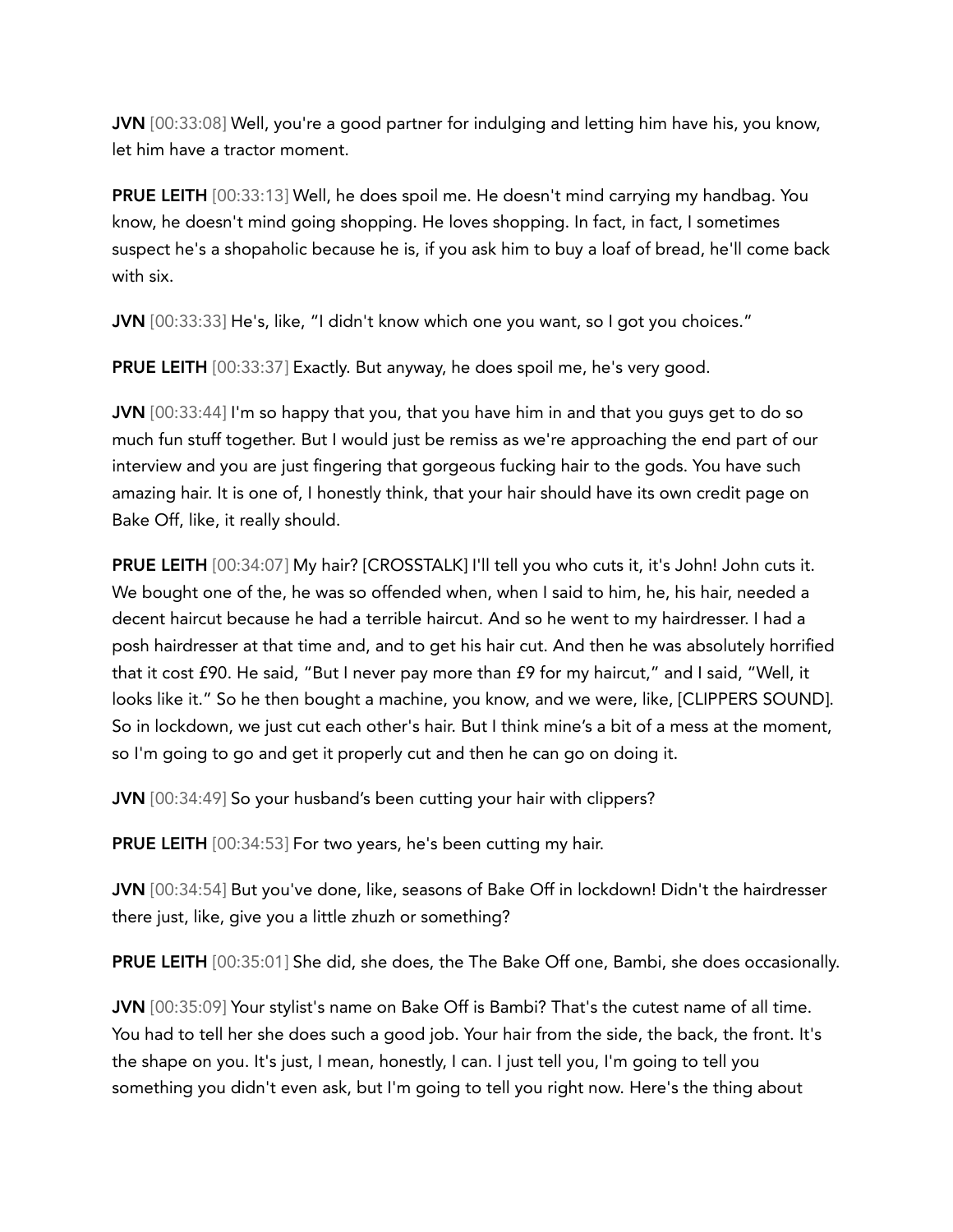Bake Off I was so attached to Mary Berry and Mel and Sue. Like, so attached, like, I, when I first discovered it, I watched it like four hours a day. I watched Nancy Birtwhistle's season, like, seventy five times. Like Nancy, when I met Nancy Birtwhistle for the first time, I almost hyperventilated and had, like, I almost passed out like I like. I love Bake Off. So when the first hosting shift happened, I was like, "No, I'm not. I can't. I won't. They won't. I can't." And then I was, like, "Actually, you of all people shouldn't be too, like, uptight about hosting changes since like I am the host on the show, the had a host change." And they gave me my career. So I was, like, "You're just-, that's like." So the first episode hooked, obsessed.

And then I met you, and three minutes into it, I was like, Holy shit, these casting people are so genius. I just fell in love with you instantly. And part of it outside of understanding immediately that you have such a grasp for everything that you're talking about on this show, like it's very clear that you're an expert in food. I didn't know exactly what your background was, but it's very clear you're an expert. But what really took me and what really just, you know, because queer people specifically like, you know, I grew up, you know, assigned male at birth, identify as non-binary. So but there's something for, like, young queer people where, like, we are obsessed with a lady who knows, like, just with, like, a knowledgeable lady who has fierce style. And you're a knowledgeable lady with fierce style. Have you always been obsessed with bright and bold colors? Did you always know how to dress so cool? When did that develop? When did that develop?

PRUE LEITH [00:37:06] Well, certainly not when I was a child, because when I was a child, kids just wore what they were given, you know. And I, I would have a pile of shorts and a pile of Tshirts, and I'd take one off the top and it just didn't matter if they matched or didn't match or anything. Whereas today children are really, at the age of two, they're fussy about what they wear, and they have to have Nike trainers and all the rest of it. Anyway, so no, I think that I began to like really good color when I was in my twenties. You know, and that was the 60s. And it was when, you know, London was sort of exploding with fashion. And it was, you know, Mary Quants and Biba shops and high boots and top pants and, and suede colored, different colored boots and all that. And so I was into all of that at that age. And then what's helped of late is that when I was on this some previous television show, I met a wonderful woman who was given to me as my stylist called Jane Galpin, and she has a company called How to Look Good or something.

And she sort of looked at me, and she was the first person who'd ever dressed me for television that got what I liked. You know, you'd often get very young stylists who are, you know, they, they look great in little baby doll dresses with a ribbon under the bosom and the frilly and fussy sleeves with little bows and all that stuff. They look great in all that, but I just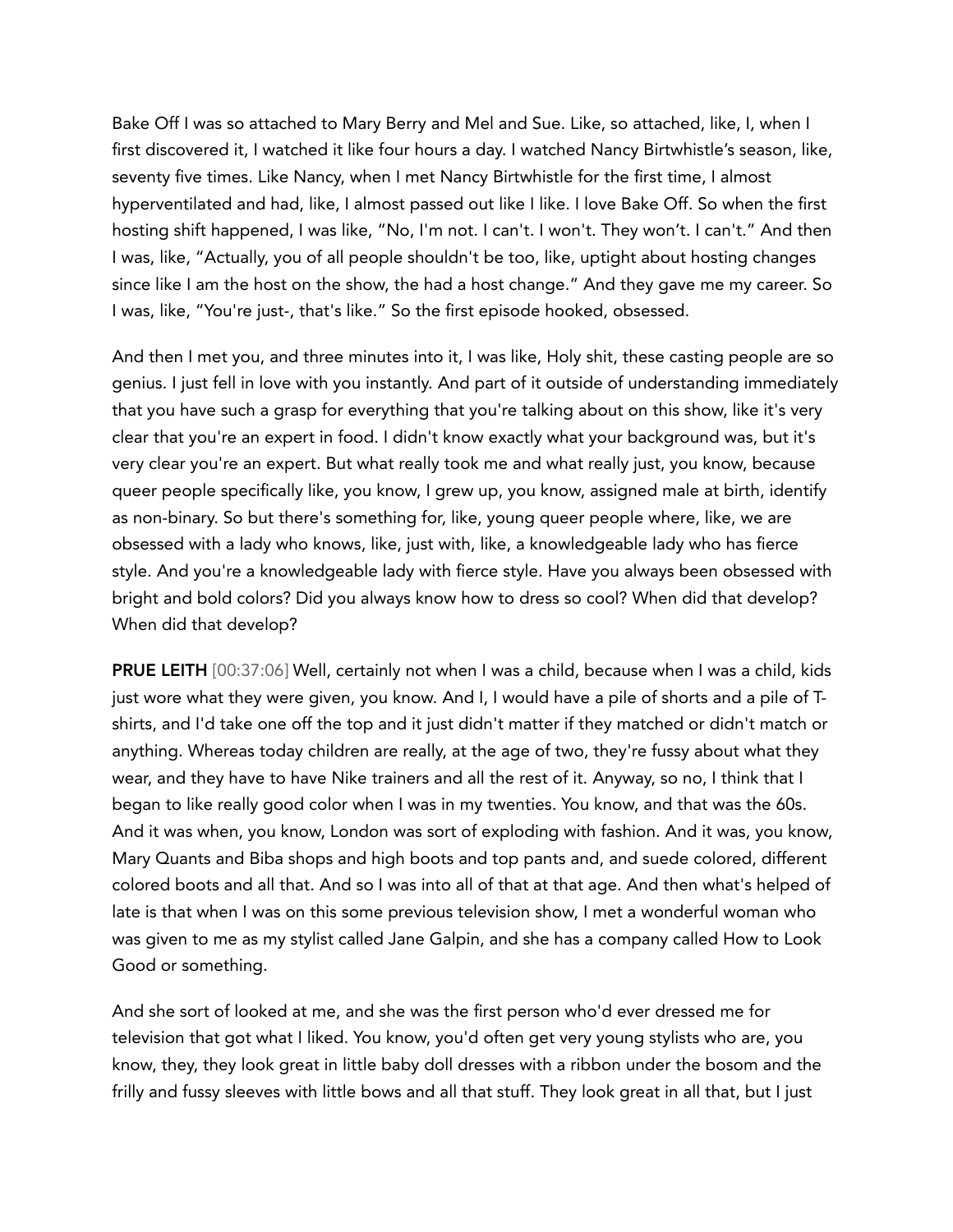felt, like, ridiculous. And Jane just knew at once that what I like is block colors, simple things, very bright, and a bit quirky. You know, jewelry that's a bit crazy. And, and then my husband comes along, and we married five years ago. We've been together about 10 years or 11 years, and he likes, he likes nothing better than to be in a foreign market in Mexico or in South Africa or somewhere and buying jewelry that are made out of paper or tin, you know, junk, really. But beautiful and original and lovely. So he's always encouraged me. So between him and Jane, I get, I have a great time.

JVN [00:39:38] OK, so I didn't totally plan to ask this question, but it just came to me and I'm going to, since it's almost the end. I find after spending this time with you that you have really challenged a lot of societal pressures that women have faced throughout your career, whether it was becoming a successful businessperson, whether it's, you know, sitting on all these boards, you've been a massively successful entertainer, producer, writer, author. You've done a lot in your career that is just truly unique and extraordinary. And as you talk about your husband that you've been with for 10 years, married for five, my mom lost her-. So my mom and dad got divorced when I was five. She lost her second husband when, in 2012, which was just the love of her life. Like, just, she'd had a crush on him when she was little, he was, like, 11 years older than her. She fell in love with him, and just, they had such a great marriage and such a great relationship. And watching her lose him is probably, like, one of the most, just, sad things I've ever seen in my life to watch her go through such a loss. And I think that for so many women, after they experience a loss. I feel like it's, we don't see it in the press, we don't see it in entertainment, I feel like people talk a lot about second marriages for women after, if they've had a partner, if they've lost a partner.

PRUE LEITH [00:41:01] It's so, It's so, it happens a lot. I mean, I have a lot of friends who have fallen in love late in life. And I think what young people don't understand, I mean, I think they find it embarrassing, you know, old people are not meant to do any of that, you know. But the funny thing is that they will find when they get older that they feel exactly the same as they did when they were young. I mean, when I fell in love with John, it was exactly like when I fell in love with my first husband. You know, I would do all those things you do when you're in love with somebody, you know, you panic that they haven't rung you. You look at your phone all the time. You think, "Shall I text? Or will that look as if I'm being too pushy? Shall I…" Your heart starts beating too fast. And, and all of that goes on. And why wouldn't it? So, and also, the other thing I think women, I want to sometimes shake women because I get letters from women who say, "You are, I so admire you. You're so brave. Because I mean, I said, I used to wear great, wonderful colors like you when I was young. But I mean, I'm over 50 now. I can't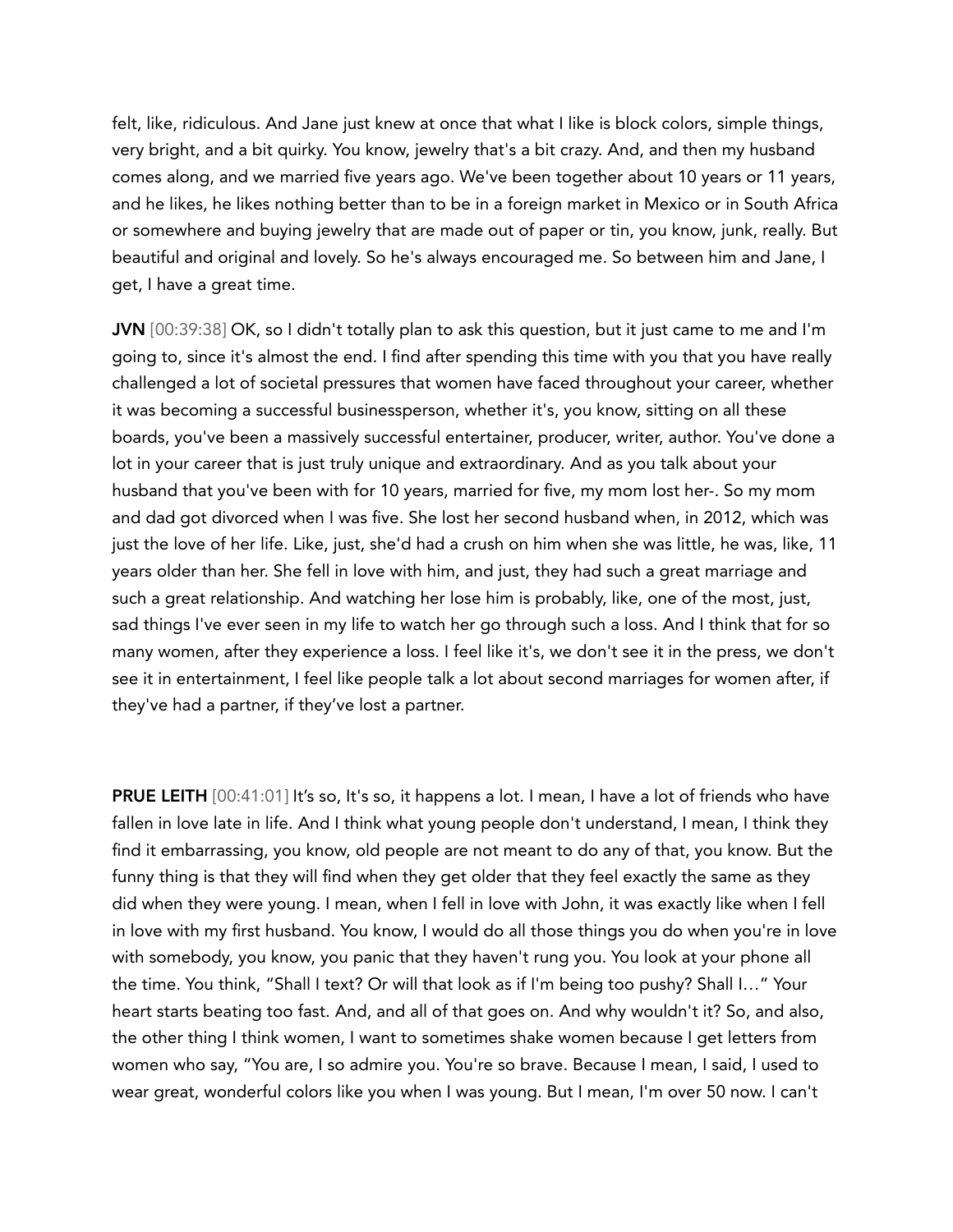wear red." And I think, "Why not? That's when you need it!" You know, when you're 17, you can get away, you can look invisible and you will still be visible because-, but women seem to think it's their duty to be invisible after they're 50 or 60. And I think that's nonsense. And my other thing I'm always on about. I mean, the two, I have a necklace range, and this is one of them. This one, you can't see it. This is a crazy necklace. [CROSSTALK] And I have a specs range. I mean, if you can see there are lots of colors. [CROSSTALK]

And I have these two ranges. And it's because I think that women spend a fortune on shoes and handbags. And wear do shoes and handbags sit? Under the table. You never see them. You see somebody's high heels when they walk in. She's incredibly, they're very uncomfortable. She can't wait to get them off, and then they're under the table. And then the handbag goes under the table. Well, your glasses are right on your face, they're never under the table. And the same with your necklaces. Well, I have about 20 pairs of glasses and growing. You know, I probably got about 40 by now because I think I like the different glasses with different things. I often start the day thinking, "What'll that necklace be? What will the specs be?" Then get everything else around it.

JVN [00:43:37] That kind of reminds me of, like, Bobby's outlook on home design. He always thinks you have to start, like, a room with your most favorite thing and then, like, design around that. [CROSSTALK] And so that's kind of how you are with your glasses and your accessories. So it's, like, "Normalize more colorful accessories" is Prue's message. This my final question, and then I'll let you go, I swear to God. Usually, I end my podcast with it's like your moment to say anything that you want to say, and we can still do that, of course. But I am just struck by wanting to ask you, what is your advice for people, for anyone, who has to deal with the internal, has to deal with the messages that we're given, like from the world, but you still want to do whatever it is you want to do. How have you dealt with your internal self-doubt?

PRUE LEITH [00:44:27] Well, I think I probably lack the imagination to have self-doubt. I probably never thought I wouldn't do it. I've always been optimistic. I think I've been very lucky because I've had a sort of optimistic nature. And of course, things have sometimes gone wrong. At one point in my catering company, I decided that I wanted to do all the catering in the parks, in the public parks, you know, like, in Central Park is what used to be a good restaurant. Not now, but at least Central Park had, had a really good restaurant at one point and I thought we should have one in Hyde Park. And I failed utterly because I had misjudged the I mean, the British public were just not ready for a glass of chardonnay and a plate of smoked salmon sitting by the water, you know. They, they were, they wanted slimy burgers in a bun and, and cheap tea, so it didn't work. And, and my, but my attitude was always, "If something fails, I don't dwell on it." I just think, "Well, that didn't work, I'll try something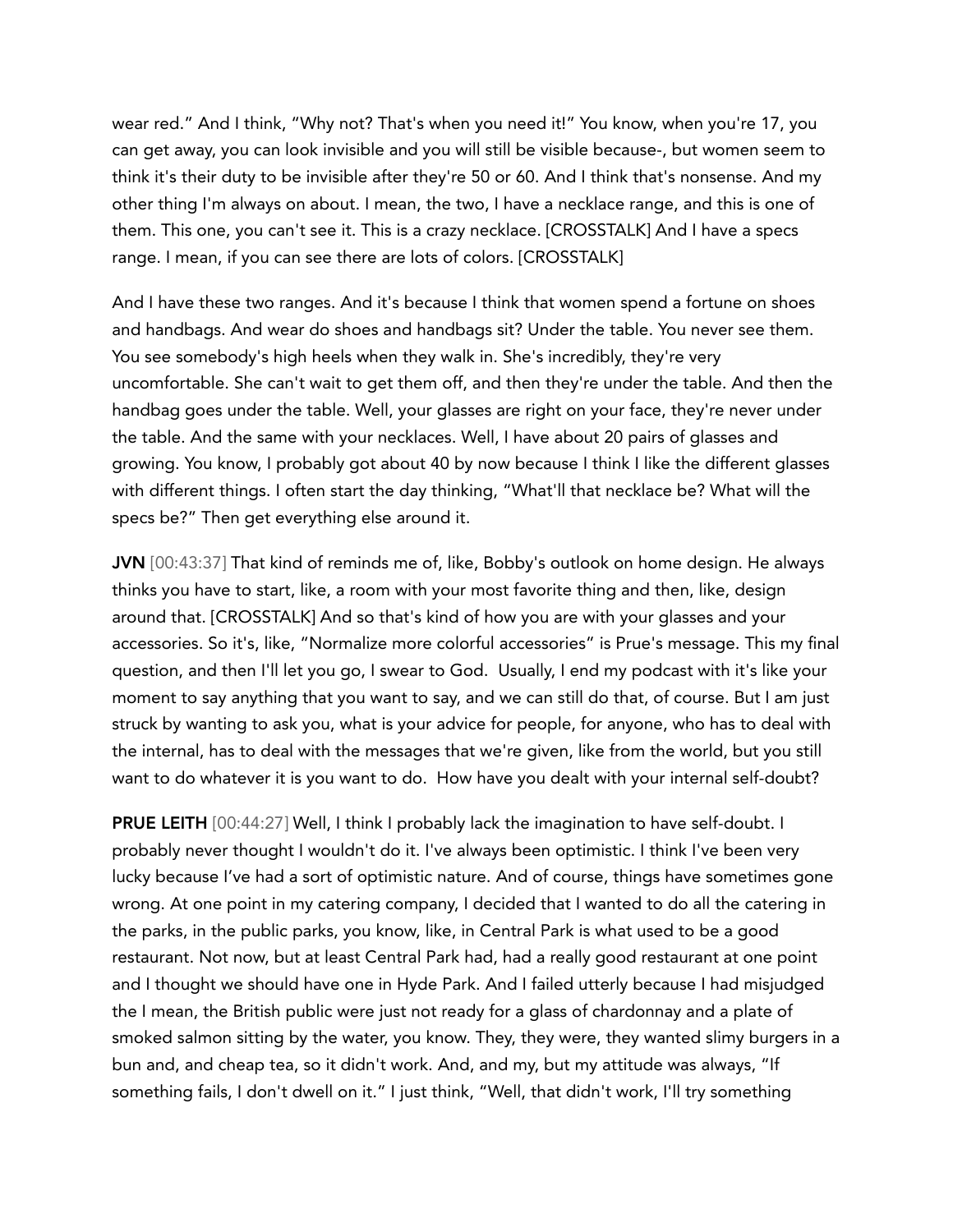else." Or, I think, "That didn't work, but it should've worked. It was a good idea. So I'll have another go at it." But I'm always thinking about the future, not the past. I think if you can just switch your mind to stop thinking about the past is past, past is gone. It's history. Think of the future.

JVN [00:45:54] Can we end on a better note than that? I don't think so! What's next for you? What are you excited for? What do we must watch? What's on the horizon? Where do we need to be following you, following your work?

PRUE LEITH [00:46:06] Oh goodness, well, I'm well. What I'm really looking forward to is, I mean, we're about to do another Bake Off, which will be fun. And then in the autumn, I think, with any luck, Paul and I will come to LA and New, and New York. And that'll be fun because I haven't been to the states since before the pandemic. And for me personally, I'm hoping my little television company with my daughter will be good, if that can take off that, that'll be fantastic.

JVN [00:46:42] I'm sure it will.

PRUE LEITH [00:46:44] I hope so. I don't see why it shouldn't. And then, you know, and then I've, I've been one, one thing I'm looking forward to, but it, but it's rather private, so you won't be able to follow. It is that. I love fishing, fly fishing, and I love Scotland. My husband is a Scot. And so for my, what was supposed to be my 80th birthday, which was two years ago, we were going to go to Scotland and to fish in the Naver River [River Naver] for a week and takes, you know, 10 friends and then take a little boat and trundling around the Western Isles and in a steam boat. And so that was canceled because of COVID, and then it was canceled again because of COVID. And so I'm going to do it this September, and I'll be 82, celebrating my 80th birthday. It'll be good fun.

JVN [00:47:38] The look on my face for the last three minutes. Is that: you're 82?

PRUE LEITH [00:48:45] Yeah. I'll be 82 in a month. I'm 81 and something or other.

JVN [00:47:53] Lady, you don't look a day over forty five, what is your secret? What, what skin care are you using? You look, you are, you have more energy than me! What is, what is your secret? Do you not drink soda?

PRUE LEITH [00:48:07] No, I drink everything, mostly alcohol! Now I do know what it's interesting about skincare because I, I, I'm often asked this. I'm quite lucky that I, that I have quite good skin for my age, but I don't. I don't have any secrets. All I do is I wash my face with